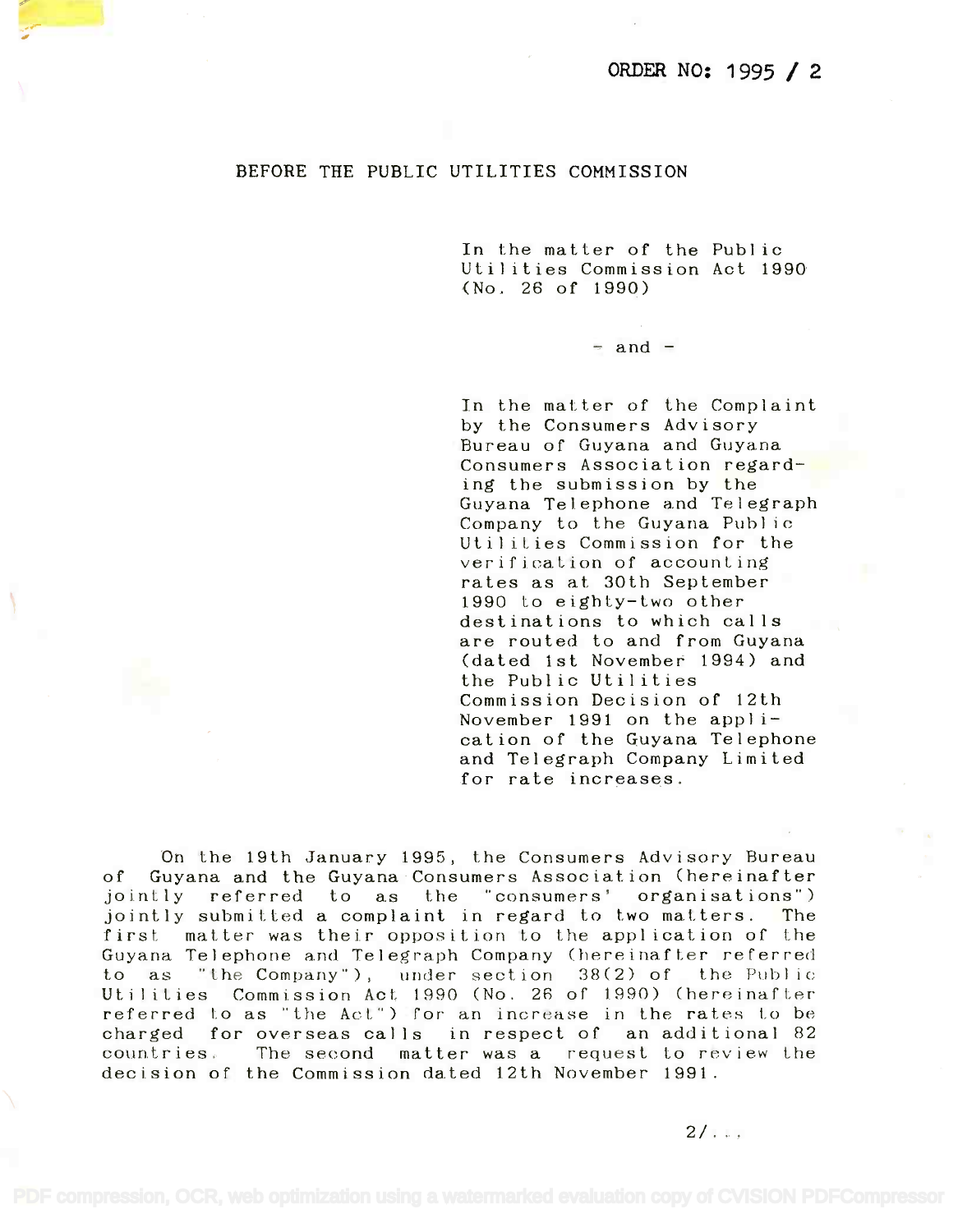2.

As the Commission has rejected the application by the As the Commission has rejected the application by the Company for the increase of the rates in respect of the additional 82 countries, the first matter mentioned in the additional 82 countries, the first matter mentioned in the complaint need not be dealt with here. We propose to deal complaint need not be dealt with here. We propose to deal only with the request for the review of the decision of the Commission dated 12th November 1.991. Commission dated 12th November 1991.

Incidentally, the Commission would like to state that Incidentally, the Commission would like to state that it does not appreciate the submission of complaints mixing it does not appreciate the submission of complaints mixing up different matters as in the present case - one part of the complaint being opposition to a request for rate the complaint being opposition to a request for rate increases in respect of certain countries by the Company and increases in respect of certain countries by the Company and the other part being an original complaint in regard to an the other part being an original complaint in regard to an unconnected matter, that is for the review of the decision unconnected matter, that is for the review of the decision of the Commission dated 12th November 1991. We would have of the Commission dated 12th November 1991. We would have liked the complainants to deal with each of the matters separately. We are condoning the mix up in the present case separately. We are condoning the mix up in the present case only because of the apparent lack of expertise available to the consumers' organisations, which they should seek-to rectify in their own interest. rectify in their own interest.

## Hearings

The matter was heard on the 24th January 1995 and 14th The matter was heard on the 24th January 1995 and 14th February 1995. February 1995.

During the hearings the case for the consumers' organisations was presented by Mr Denison Smith. and the organisations was presented by Mr Denison Smith and the Company was represented by its counsel Mr Joseph Sanders. Company was represented by its counsel Mr Joseph Sanders.

Mr Peter Britton, Senior Counsel, was in attendance on Mr Peter Britton, Senior Counsel, was in attendance on behalf of the Commission. behalf of the Commission.

## Grounds

The complaint, in so far as it relates to the request The complaint, in so far as it relates to the request for review of the decision of 12th November 1991, prays for review of the decision of 12th November 1991, prays -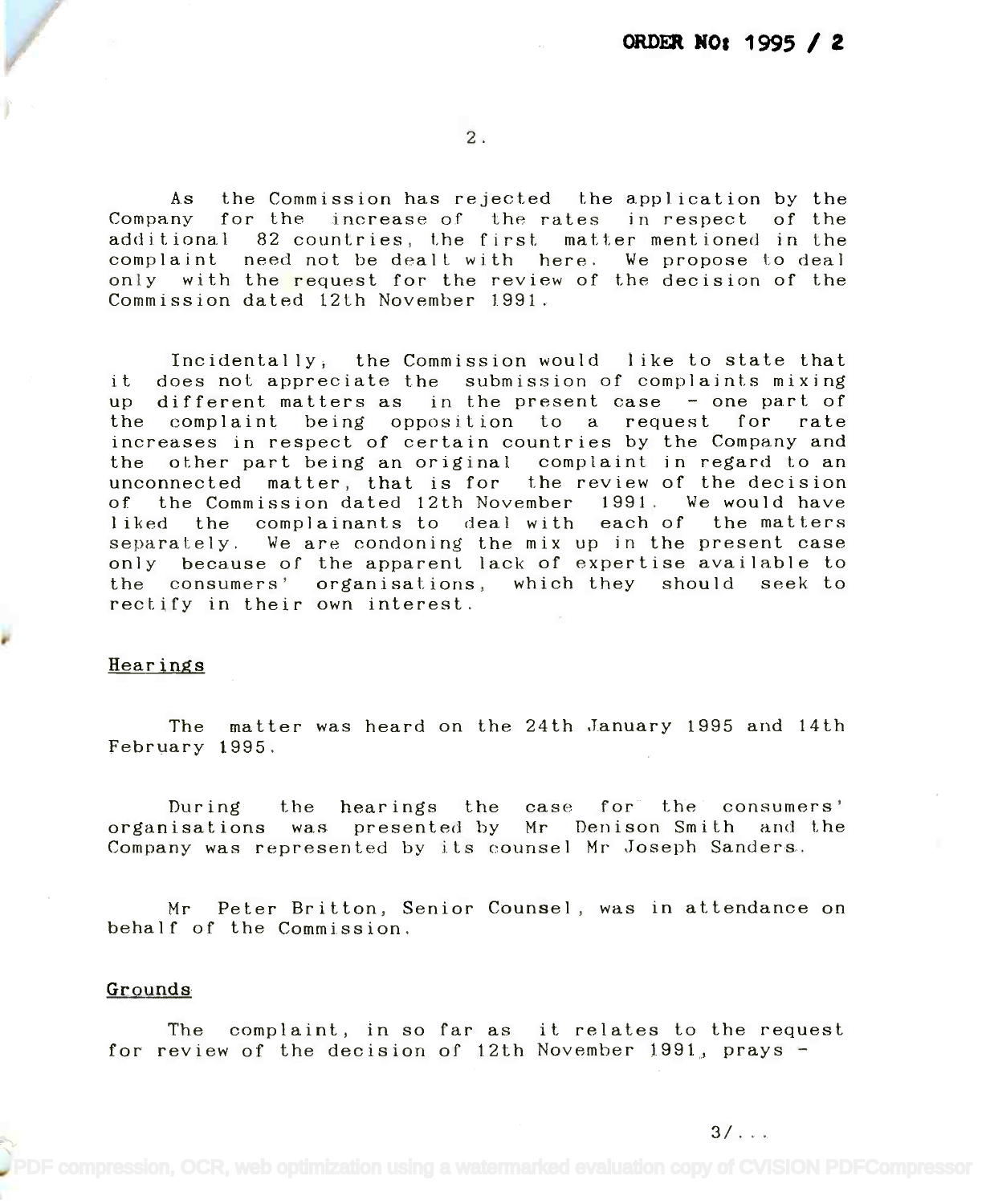3.

"In consideration of the foregoing, the CAB and "In consideration of the foregoing, the CAB and Guyana Consumers Association hereby apply to the Guyana Consumers Association hereby apply to the Commission Commission

- (1) to review its 1991 Decision approving a 168.86 (1) to review its 1991 Decision approving a 168.86 percent increase in the accounting rate component percent increase in the accounting rate component of the collection charge on incoming international of the collection charge on incoming international telephone calls; telephone calls;
- (2) as part of the review process, to state a case (2) as part of the review process, to state a case in writing, under Section 81 of the PUC Act, for the opinion of the Court of Appeal as to whether the opinion of the Court of Appeal as to whether
	- (a) the Commission has the discretion or (a) the Commission has the discretion or authority to vary, modify, deviate from authority to vary, modify, deviate from or ignore the meaning or intent of the or ignore the meaning or intent of the law, law,
	- (b) the phrase "lawfully sold in Guyana during (b) the phrase "lawfully sold in Guyana during a period of thirty days immediately preceding a period of thirty days immediately preceding the commencement of this Act", as set out in the commencement of this Act", as set out in Section 38(2)(a) of the PUC Act, can be Section 38(2)(a) of the PUC Act, can be construed as "lawfully sold to GT&T" or construed as "lawfully sold to GT&T" or "lawfully sold by all foreign exchange "lawfully sold by all foreign exchange dealers (cambios and commercial banks) dealers (cambios and commercial banks) licensed to buy and sell United States licensed to buy and sell United States dollars in Guyana", dollars in Guyana",
	- (c) whether the Commission has exceeded its (c) whether the Commission has exceeded its authority in construing "lawfully sold authority in construing "lawfully sold in Guyana" as implying lawfully sold only in Guyana" as implying lawfully sold only to GT&T, and to GT&T, and
- (3) to submit to the Court of Appeal for consideration (3) to submit to the Court of Appeal for consideration along with its statement in writing, the sections along with its statement in writing, the sections of this submission dealing with the issues in of this submission dealing with the issues in question any other document the Commission question any other document the Commission considers relevant to the issue; considers relevant to the issue;

 $4/$  . . .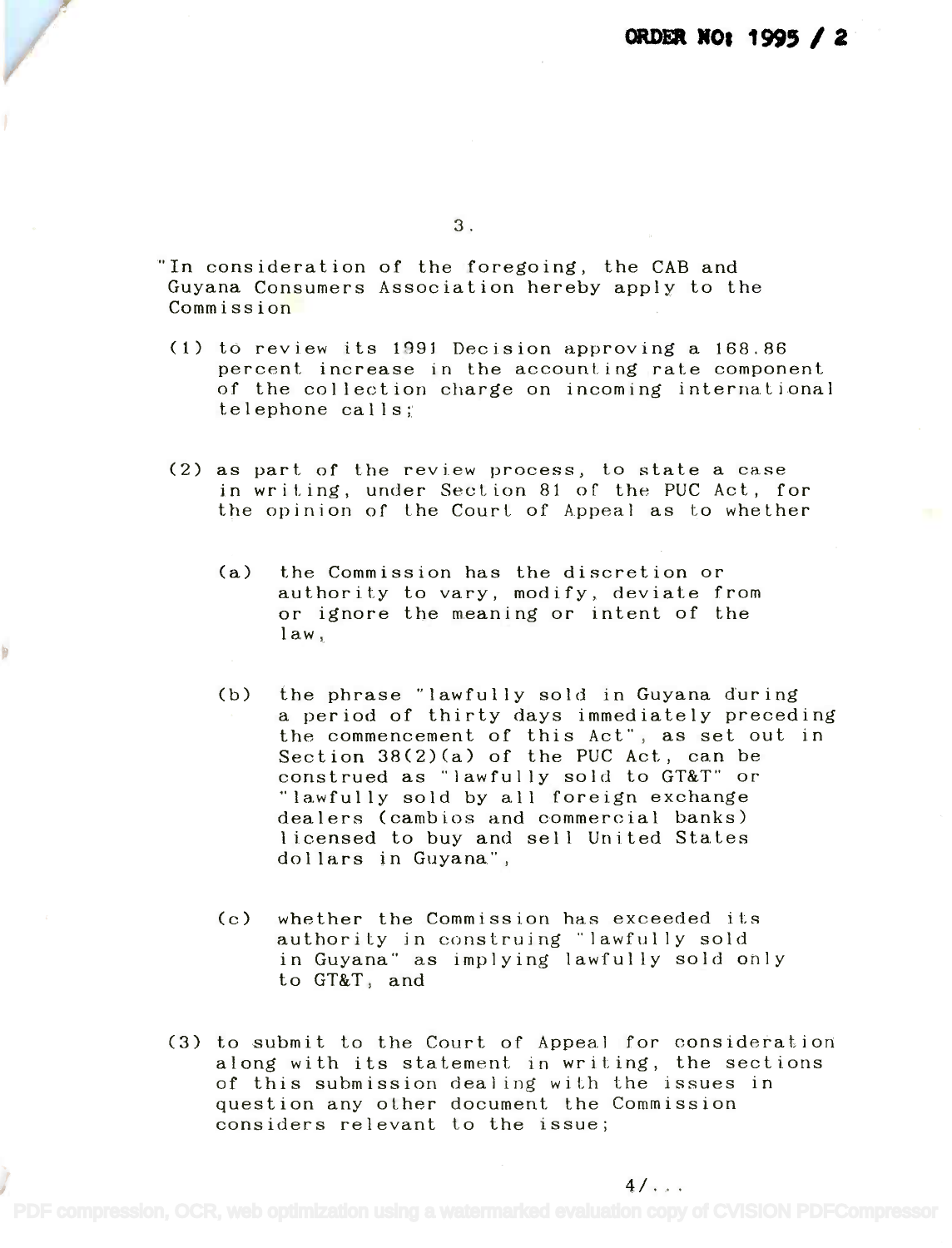4.

(4) to amend the rates as necessary to ensure (4) to amend the rates as necessary to ensure compliance with the Commission's mandate under compliance with the Commission's mandate under the Act and justice for all Guyanese consumers." the Act and just ice for a 11 Guyanese consumers."

Decision -

The Guyana Consumers Association were present at the The Guyana Consumers Association were present at the hearings of the Commission which led to the decision of 12th hearings of the Commission which led to the decision of 12th November 1991. No arguments were addressed by that November 1991. No arguments were addressed by that body, nor any documents or other evidence produced before body, nor any documents or other evidence produced before the Commission opposing the claims of the Company for the the Commission opposing the claims of the Company for the increase in rates. Besides, the grounds which are now urged increase in rates. Besides, the grounds which are now urged by the consumers' organisations for the review of that by the consumers' organisations for the review of that decision are grounds which could have been taken up in decision are grounds which could have been taken up in appeal. The consumers' organisations did not appeal from appeal. The consumers' organisations did not appeal from the decision of 12th November 1991. The present application the decision of 12th November 1991. The present application for review is made more than three years after the date of for review is made more than three years after the date of that decision. that decision.

No arguments were advanced during the hearings in No arguments were advanced during the hearings in support of the request for referring certain matters for support of the request for referring certain mattersfor the opinion of the Court of Appeal under section 81 of the the opinion of the Court of Appeal under section 81 of the Act. The application of the Company for the increase in Act. The application of the Company for the increase in rates has been finally disposed of by the decision of the rates has been finally disposed of by the decision of the Commission on 12th November 1991. A reference under that Commission on 12th November 1991. A reference under that section could have been made only when those proceedings section could have been made only when those proceedings were pending .

There is no merit or substance in the application of There is no merit or substance in the application of the consumers organisations for review of the decision of the consumers organisations for review of the decision of the Commission on 12th November 1991 or for referring the Commission on 12th November 1991 or for referring certain matters for the opinion of the Court.of Appeal under certain matters for the opinion of the Court of Appeal under section 81 of the Act. The requests are hereby rejected. section 81 of the Act. The requests are hereby rejected.